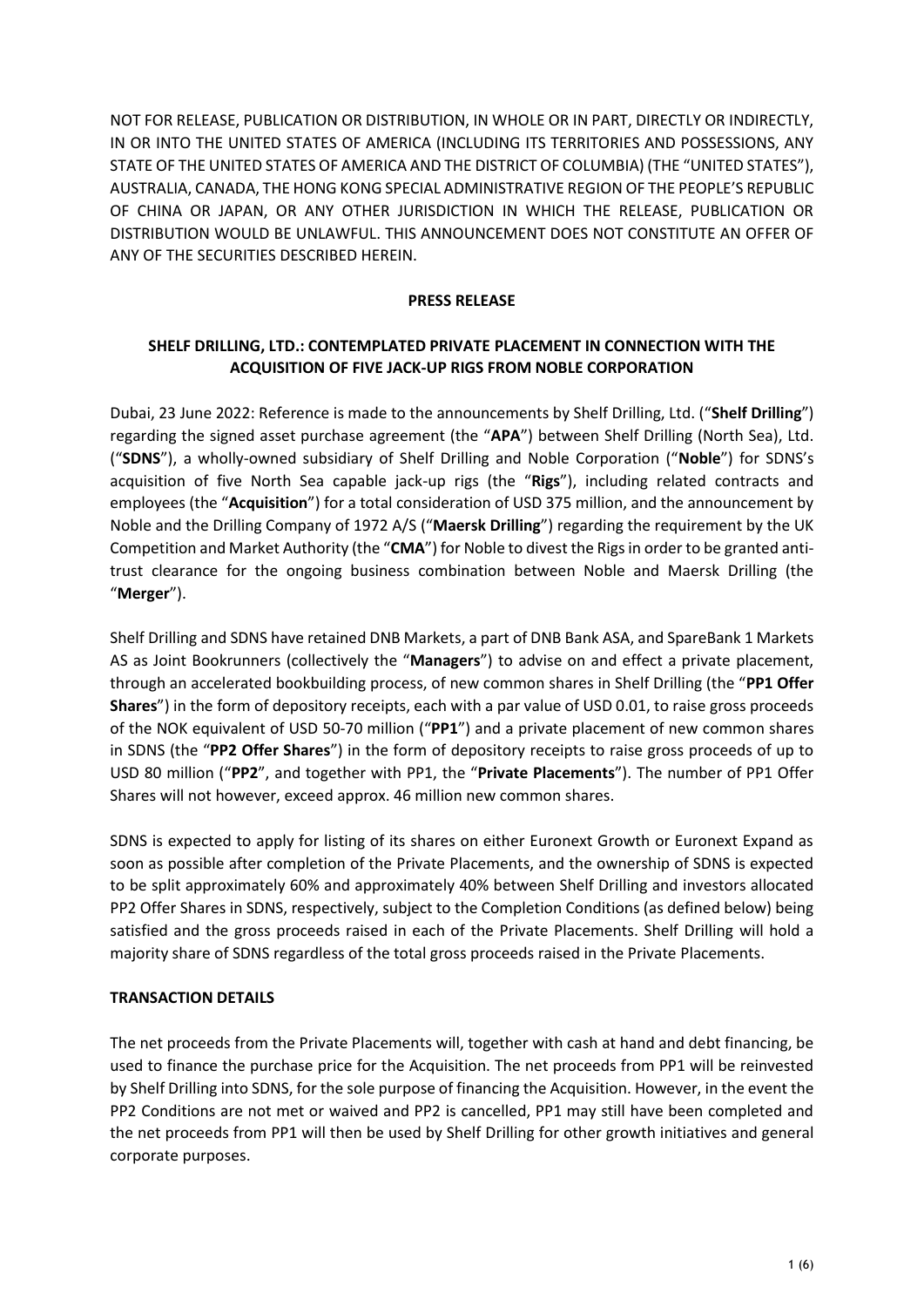The Managers have entered into customary lock-up arrangements from the settlement date of PP1 with Shelf Drilling for 180 days and the Shelf Drilling executive management for 180 days, irrespective of the completion of PP2. The Managers will enter into customary lock-up arrangements regarding SDNS from the settlement date of PP2 with Shelf Drilling as majority owner for 180 days and SDNS executive management for 180 days.

The price per PP1 Offer Share (the "**Shelf Offer Price**") will be determined by the Shelf Drilling Board following an accelerated bookbuilding process. The price per PP2 Offer Share is set at a fixed price of USD 2.00 (the "**SDNS Offer Price**"). The application period in the Private Placements will commence today, 23 June 2022 at 16:30 CEST and close on 24 June 2022 at 08:00 CEST. Shelf Drilling and SDNS, in consultation with the Managers may, however, at any time resolve to shorten or extend the application period, or cancel the Private Placements, at their sole discretion for any reason on short or without notice. Shelf Drilling and SDNS intends to announce the number of PP1 Offer Share and PP2 Offer Shares allocated in the Private Placements through a stock exchange notice expected to be published before opening of trading on the Oslo Stock Exchange on 24 June 2022.

The minimum order size and allocation in each of PP1 and PP2 will be the NOK and USD equivalent of EUR 100,000, respectively, provided that Shelf Drilling may, at its sole discretion, offer and allocate an amount below the NOK and USD equivalent of EUR 100,000 in PP1 and/or PP2, respectively, pursuant to any applicable exemptions from the prospectus requirement being available.

The final number of, and the allocation of, PP1 Offer Shares and PP2 Offer Shares will be determined following the expiry of the application period in the Private Placements by the Shelf Drilling board of directors (the "**Shelf Drilling Board**") at their sole discretion following consultation with the Managers. Shelf Drilling may focus on allocation criteria such as (but not limited to) existing ownership, timeliness of the application, price leadership, relative order size, sector knowledge, perceived investor quality and investment horizon.

Settlement of the PP1 Offer Shares is expected to take place on a delivery versus payment ("**DVP**") basis. Delivery of approx. 27.2 million PP1 Offer Shares (equivalent to approx. 19.99% of the issued and outstanding shares in Shelf Drilling) (the "**Prefunded PP1 Offer Shares**") is expected to be facilitated by a prepayment agreement to be entered into between Shelf Drilling and the Managers (the "**PP1 Prefunding Agreement**"). The remaining PP1 Offer Shares (the "**Borrowed PP1 Offer Shares**") are expected to be settled with existing and unencumbered shares that are already listed on the Oslo Stock Exchange to be borrowed from LR-Shelf Drilling International, L.P. and certain members of the Shelf Drilling management (collectively, the "**Share Lenders**") by the Managers pursuant to a share lending agreement between the Managers, Shelf Drilling and the Share Lenders (the "**Share Lending Agreement**"), and delivery of such existing shares shall constitute a full discharge of Shelf Drilling's obligations to the applicant in respect of this portion of the PP1 Offer Shares. The share loan will be settled with new common shares in Shelf Drilling to be issued simultaneously with the issue of the Prefunded PP1 Offer Shares, and such new shares will be delivered to the Share Lenders as unlisted common shares or in the form of depository receipts, which in case of the latter will be delivered on a separate and non-tradeable ISIN, pending approval by the Financial Supervisory Authority of Norway, and publication by Shelf Drilling, of a listing prospectus.

Settlement of the PP2 Offer Shares is expected to take place on a DVP basis, facilitated by a prepayment agreement to be entered into between SDNS and the Managers, and will take place as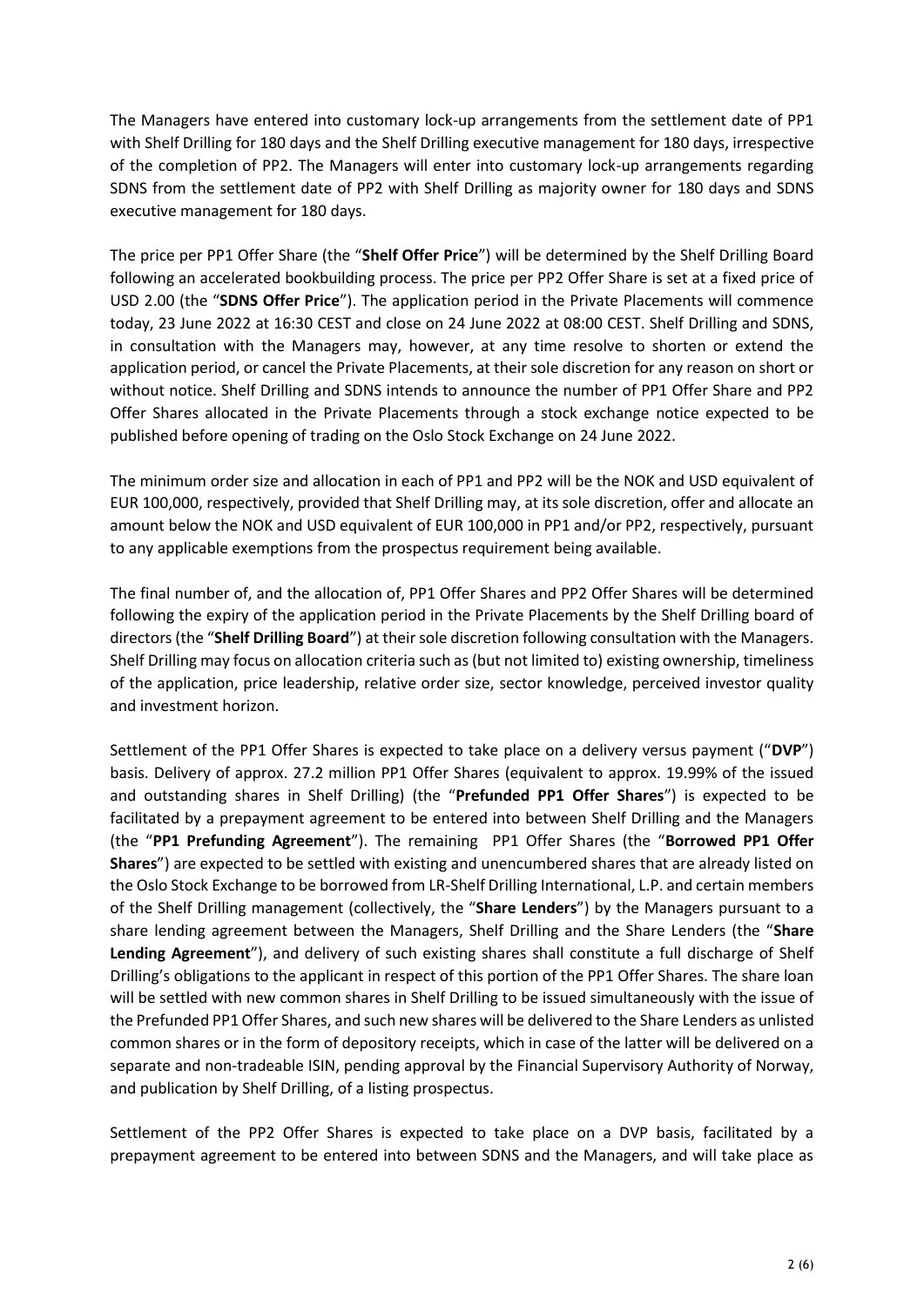soon as practicably possible following satisfaction of the PP2 Conditions, currently expected during September 2022.

Completion of PP1 is subject to the following conditions (the "**PP1 Conditions**"): (i) the Shelf Drilling Board resolving to consummate PP1 and to allocate and issue the PP1 Offer Shares, (ii) the Managers receiving existing and unencumbered shares in Shelf Drilling, in the form of depository receipts, equal to the allocated Borrowed PP1 Offer Shares, (iii) the allocated Prefunded PP1 Offer Shares having been fully paid (i.e. prefunded by the Managers under the PP1 Prefunding Agreement), and (iv) the issuance of the depository receipts for the newly issued Prefunded PP1 Offer Shares in the VPS having taken place.

Completion of PP2 is subject to the following conditions (the "**PP2 Conditions**", and together with the PP1 Conditions, the "**Completion Conditions**"): (i) completion of PP1, (ii) the Merger being unconditional and the Acquisition being approved by the UK Competition and Markets Authority, (iii) the relevant corporate actions having been taken in order to consummate PP2 and to allocate and issue the PP2 Offer Shares, (iv) the allocated PP2 Offer Shares having been fully paid, and (v) the issuance of the depository receipts related to the PP2 Offer Shares in the VPS having taken place.

For the avoidance of doubt, completion of PP1 is not conditional upon completion of PP2, and acquisition of PP1 Offer Shares will remain final and binding and cannot be revoked or terminated by the applicant even if PP2 is not completed.

The Shelf Drilling Board and the Managers reserve the right, for any reason, to cancel, and/or modify the terms of, PP1 and/or PP2 at any time prior to completion of PP1. Further, PP2 may be cancelled also after completion of PP1 if the PP2 Conditions are not satisfied or waived. Neither the Shelf Drilling Board nor the Managers will be liable for any losses incurred by applicants if PP1 and/or PP2 are cancelled, irrespective of the reason for such cancellation.

The Private Placements will be made pursuant to applicable exemptions from the obligation to publish a prospectus and directed towards institutional and professional investors (i) outside the United States in reliance on Regulation S under the United States Securities Act of 1933, as amended, (the "**US Securities Act**") and (ii) in the United States to "qualified institutional buyers" (QIBs) as defined in Rule 144A under the US Securities Act as well as to major U.S. institutional investors under SEC Rule 15a-6 to the United States Exchange Act of 1934, in each case subject to an exemption being available from offer prospectus requirements and any other filing or registration requirements in the applicable jurisdictions and subject to other selling restrictions.

The Shelf Drilling Board has considered the structure of the contemplated Private Placements (including the placing of shares in SDNS) in light of relevant equal treatment obligations, including under the Norwegian Securities Trading Act and the rules on equal treatment under Oslo Rule Book II for companies listed on the Oslo Stock Exchange and the Oslo Stock Exchange's Guidelines on the rule of equal treatment, and is of the opinion that the proposed Private Placements are in compliance with these requirements. A share issue in the form of private placements is required in order to secure the financing of the Acquisition in a more certain and expedient manner in the current volatile capital markets. The split in PP1 and PP2 has also been made to reduce the completion risk. The Acquisition is deemed beneficial to the interest of Shelf Drilling and its shareholders and would not be obtainable by structures with longer lead time for the financing such as a rights offering. While existing shareholders who are not participating in the Private Placements will not be able to subscribe for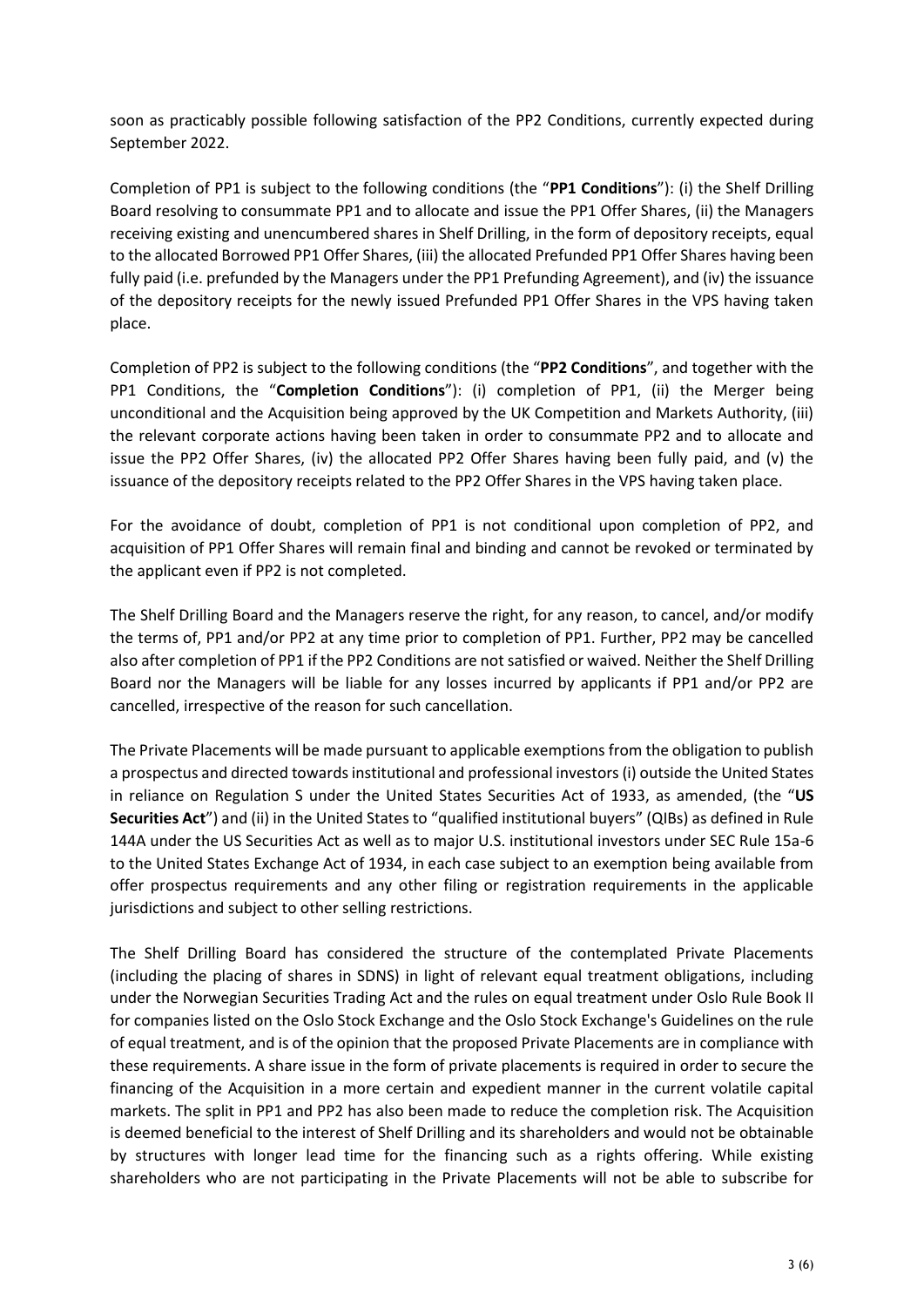shares directly in SDNS, such existing shareholder will nevertheless gain indirect ownership in SDNS though their ownership in Shelf Drilling. The structure with SDNS is also likely to allow SDNS, and thereby indirectly Shelf Drilling, to obtain debt financing on terms which are more favorable than what Shelf Drilling can obtain, as SDNS has no any existing debt. The final subscription price in PP1 will be based on an accelerated bookbuilding process following a period of pre-sounding conducted by the Managers, and will thus represent what Shelf Drilling believes to be the highest price possible to obtain for the relevant number of shares in Shelf Drilling in today's market. Lastly, it is foreseen that a large portion of the Private Placements will be subscribed by investors not currently being shareholders of Shelf Drilling, which will widen and strengthen Shelf Drilling's shareholder base.

On the above basis and based on an assessment of the current equity markets, the Shelf Drilling Board has considered the Private Placements to be in the common interest of Shelf Drilling and its shareholders.

Shelf Drilling will, subject to completion of PP1, consider conducting a subsequent repair offering of new shares in Shelf Drilling (the "**Subsequent Offering**") which, subject to applicable securities laws, will be directed towards existing shareholders in Shelf Drilling as of 23 June 2022 (as registered in the VPS two trading days thereafter), who (i) were not allocated PP1 Offer Shares in PP1, (ii) were not part of the pre-sounding process, (iii) have not waived their right to participate and (iv) are not resident in a jurisdiction where such offering would be unlawful or, would (in jurisdictions other than Norway) require any prospectus, filing, registration or similar action. If carried out, the size and structure of the Subsequent Offering will be in line with market practice. Shelf Drilling reserves the right in its sole discretion to not conduct, or cancel, the Subsequent Offering. Applicants being allocated shares in the Private Placements are obligated to vote in favor of any Subsequent Offering at any general meeting in Shelf Drilling required to approve the issuance of the new shares in the Subsequent Offering.

## **ADVISORS**

DNB Markets, a part of DNB Bank ASA and SpareBank 1 Markets AS are acting as Joint Bookrunners in connection with the Private Placements.

Advokatfirmaet Thommessen AS is acting as Norwegian legal advisor to Shelf Drilling, Walkers is acting as Cayman Island legal advisor to Shelf Drilling and Advokatfirmaet BAHR AS is acting as Norwegian legal advisor to the Managers in connection with the Private Placements.

For further information, please contact: [investor.relations@shelfdrilling.com.](mailto:investor.relations@shelfdrilling.com)

## **ABOUT SHELF DRILLING**

Shelf Drilling is a leading international shallow water offshore drilling contractor with rig operations across Middle East, Southeast Asia, India, West Africa and the Mediterranean. Shelf Drilling was founded in 2012 and has established itself as a leader within its industry through its fit-for-purpose strategy and close working relationship with industry leading clients. The company is incorporated under the laws of the Cayman Islands with corporate headquarters in Dubai, United Arab Emirates. The company is listed on the Oslo Stock Exchange under the ticker "SHLF".

Additional information about Shelf Drilling can be found at www.shelfdrilling.com.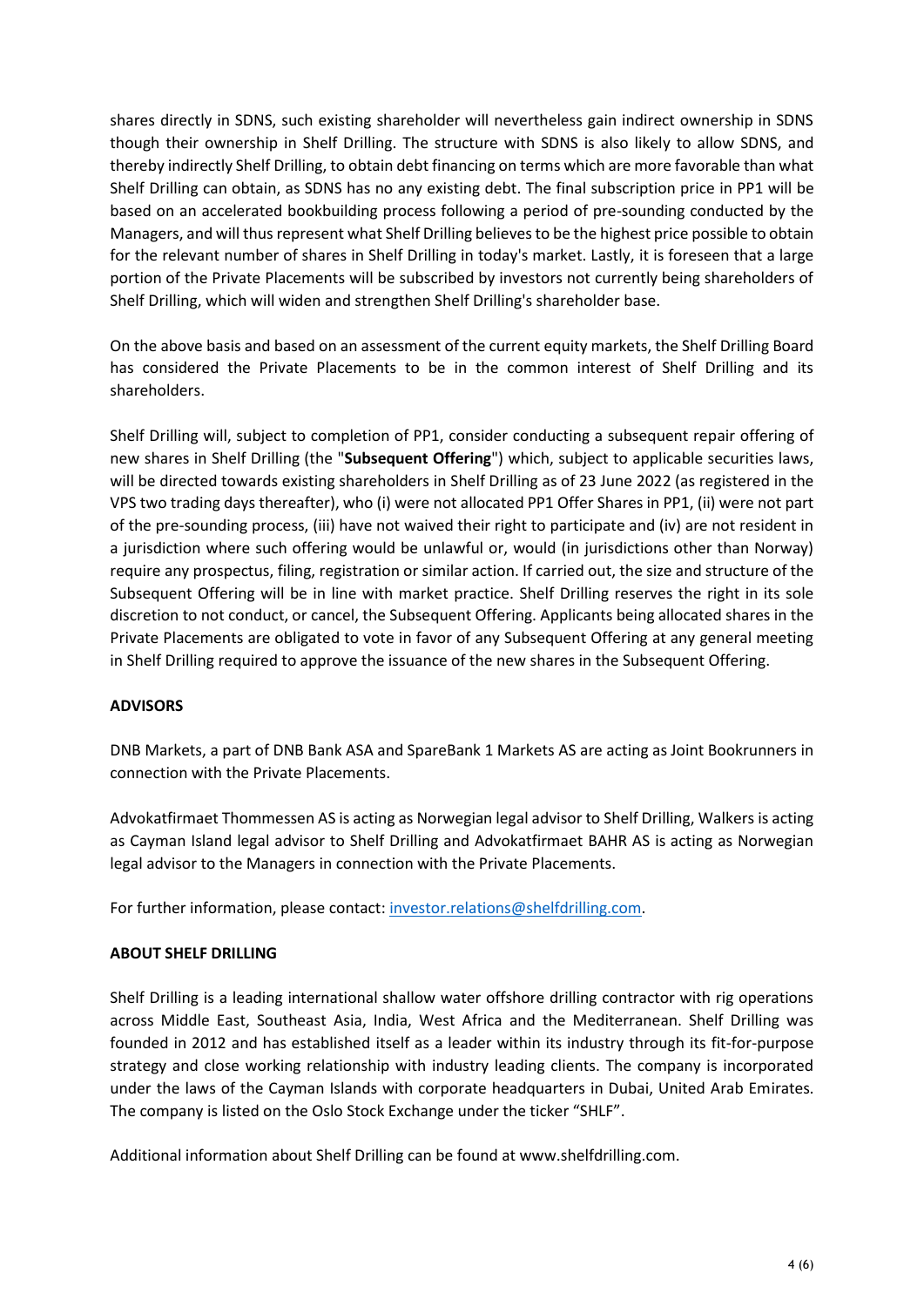#### **IMPORTANT NOTICE**

The information contained in this announcement is for background purposes only and does not purport to be full or complete. No reliance may be placed for any purpose on the information contained in this announcement or its accuracy, fairness or completeness. Neither the Managers nor or any of their affiliates or any of their respective directors, officers, employees, advisors or agents accepts any responsibility or liability whatsoever for, or makes any representation or warranty, express or implied, as to the truth, accuracy or completeness of the information in this announcement (or whether any information has been omitted from the announcement) or any other information relating to the Company, its subsidiaries or associated companies, whether written, oral or in a visual or electronic form, and howsoever transmitted or made available, or for any loss howsoever arising from any use of this announcement or its contents or otherwise arising in connection therewith. This announcement has been prepared by and is the sole responsibility of the Shelf Drilling, Ltd. (the "**Company**").

Neither this announcement nor the information contained herein is for publication, distribution or release, in whole or in part, directly or indirectly, in or into or from the United States (including its territories and possessions, any State of the United States and the District of Columbia), Australia, Canada, Japan, Hong Kong, South Africa or any other jurisdiction where to do so would constitute a violation of the relevant laws of such jurisdiction. The publication, distribution or release of this announcement may be restricted by law in certain jurisdictions and persons into whose possession any document or other information referred to herein should inform themselves about and observe any such restriction. Any failure to comply with these restrictions may constitute a violation of the securities laws of any such jurisdiction.

This announcement is not an offer for sale of securities in the United States or in any other jurisdictions. The securities referred to in this announcement have not been and will not be registered under the U.S. Securities Act, and may not be offered or sold in the United States absent registration with the U.S. Securities and Exchange Commission or an exemption from, or in a transaction not subject to, the registration requirements of the U.S. Securities Act and in accordance with applicable U.S. state securities laws. The Company does not intend to register any securities referred to herein in the United States or to conduct a public offering of securities in the United States.

This announcement is an advertisement and is not a prospectus for the purposes of Regulation (EU) 2017/1129 of the European Parliament and of the Council of 14 June 2017 (the "**EU Prospectus Regulation**") (together with any applicable implementing measures in any Member State). All of the securities referred to in this announcement has been offered by means of a set of subscription materials provided to potential investors, except for the subsequent repair offering which will be made on the basis of a listing and offering prospectus. Investors should not subscribe for any securities referred to in this announcement except on the basis of information contained in the aforementioned subscription materials or for the subsequent repair offering, the prospectus.

In any EEA Member State, this communication is only addressed to and is only directed at qualified investors in that Member State within the meaning of the EU Prospectus Regulation, i.e. only to investors who can receive the offer without an approved prospectus in such EEA Member State.

This communication is only being distributed to and is only directed at persons in the United Kingdom that are "qualified investors" within the meaning of the EU Prospectus Regulation as it forms part of English law by virtue of the European Union (Withdrawal) Act 2018 and that are (i) investment professionals falling within Article 19(5) of the Financial Services and Markets Act 2000 (Financial